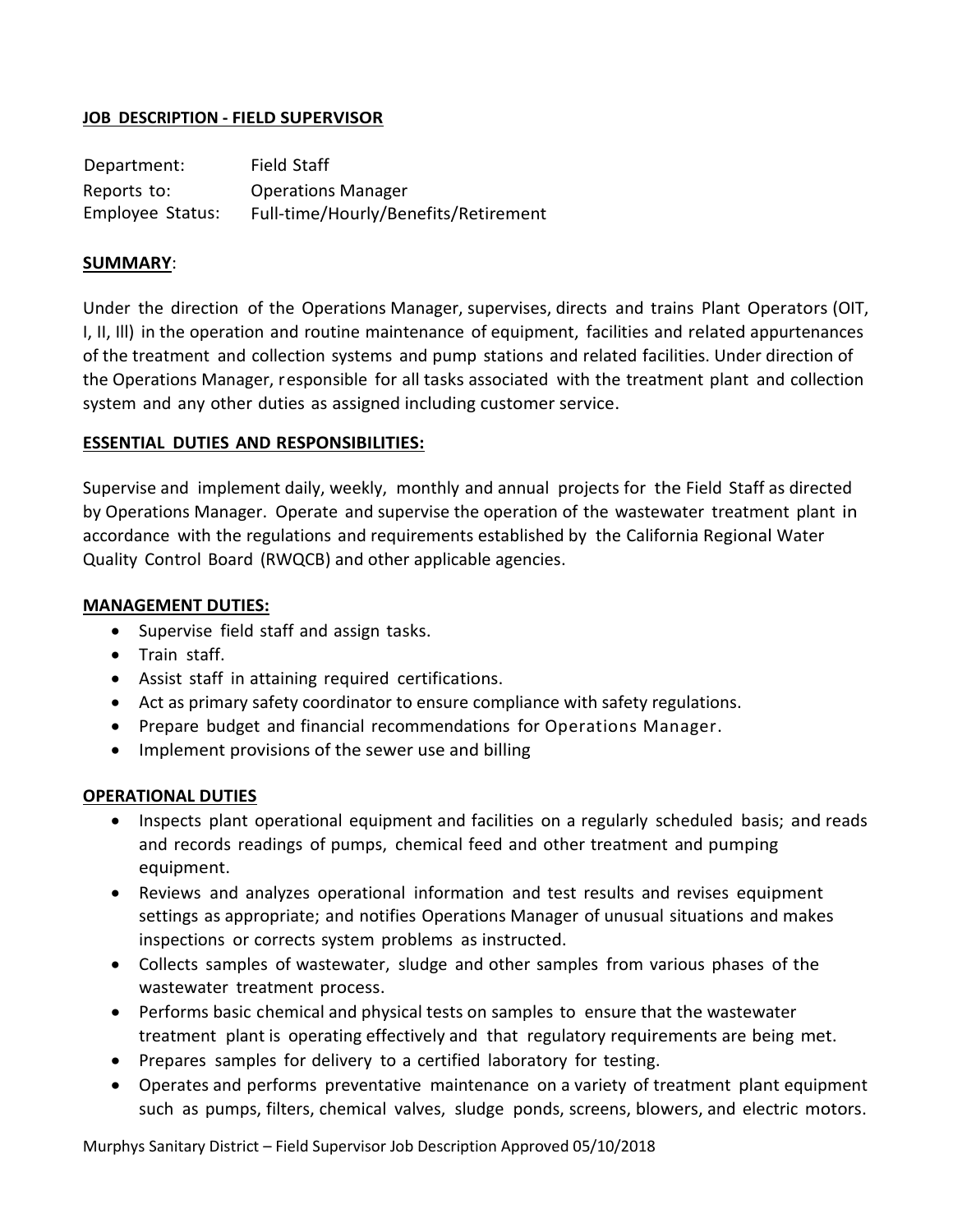- Operates valves, pumps and automated controls to regulate the flow of wastewater through the system.
- Performs inspections and prepares reports of commercial establishments to ensure proper billing and to ensure compliance with discharge requirements.
- Performs inspections of new and repaired service connections.
- Removes and processes screenings and grit for disposal; cleans wastewater equipment and facilities.
- Maintains facilities, grounds and equipment in a clean and orderly condition; and performs routine maintenance, painting of machinery, structures, equipment and piping systems.
- Monitors equipment operation; determines when maintenance by others may be needed; coordinates with Operations Manager on scheduling.
- Assists in placing orders for chemicals, supplies and equipment.
- Performs basic adjustments and trouble shooting for electrical motors and controls.
- Uses a variety of hand and power tools and testing equipment.
- Changes recording charts; ensures that a steady flow of required chemicals is present at all times.
- Maintains accurate records of gauge, chart, graph and meter readings, chemical test results and work performed.
- Observes appropriate safety procedures, including those related to the safe handling of chemicals.
- Under the direction of the Operations Manager, investigates and resolves any customer complaint ensuring complete records are submitted to the office.

# **QUALIFICATIONS:**

Knowledge of:

- Principles, practices, tools, equipment and supplies required for the operation, cleaning and preventative maintenance of wastewater treatment and disposal facilities and equipment.
- The operation and preventative maintenance of piping systems, including pipes, valves, pumps, motors and related appurtenances.
- Tools and equipment required for the work.
- Safety equipment and practices related to the work, including the handling and storage of hazardous chemicals.
- Applicable laws, codes and regulations.
- Computer applications related to the work.
- Arithmetic and mathematics appropriate to the classification level to which assigned.
- Basic mechanical electrical and hydraulic principles.
- Basic operational and maintenance practices of electrical motors, pumps and circuitry.
- Basic chemical and physical tests of wastewater, sludge and related materials.
- Techniques for providing a high level of customer service to the public and District staff, in person and over the telephone.